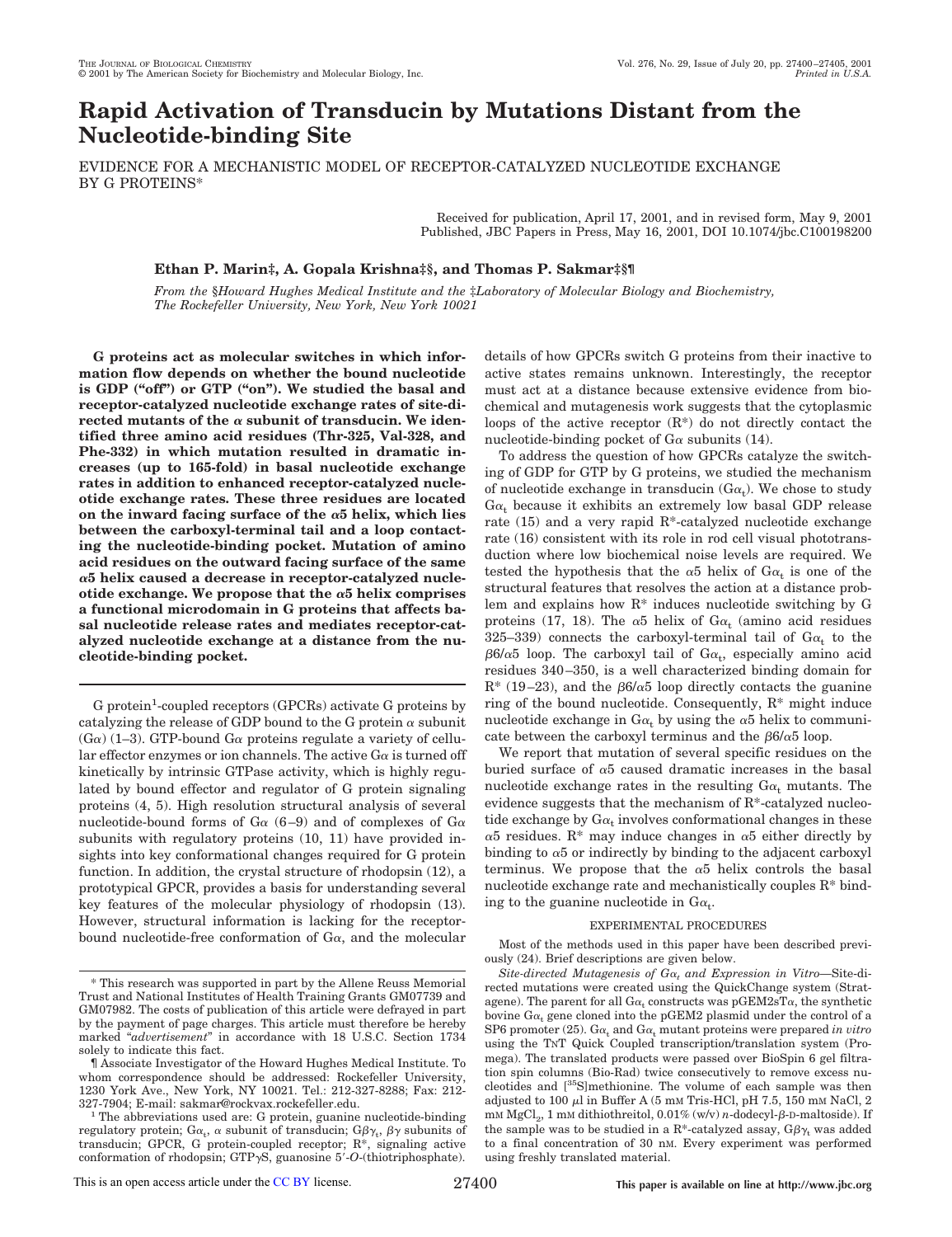*Nucleotide Exchange Rate Assays*—Samples (70 µl each) of translated G $\alpha_{\rm t}$  or mutant G $\alpha_{\rm t}$  kept on ice in Buffer A were quickly warmed to room temperature in a water bath. For basal exchange rate assays (Fig. 1), the experiment was initiated by the addition of  $GTP\gamma S$  to a final concentration of 100  $\mu$ M. Five aliquots (8  $\mu$ l) were withdrawn during a period ranging from 2 to 6 h and digested. For R\*-catalyzed assays (Fig. 2), the experiment was initiated by the addition of a mixture of  $\mathbb{R}^*$  and GTP $\gamma$ S (4  $\mu$ l) to a final concentration of 30 nM R<sup>\*</sup> and 14  $\mu$ M GTP $\gamma$ S. Immediately before addition to the reaction, the rhodopsin was photolyzed by illumination for 15 s with a fiber optic cable connected to a Dolan Jenner lamp equipped with a  $>495$ -nm long pass filter. The samples were incubated at room temperature under illumination. Aliquots  $(8 \mu l)$  were withdrawn and digested at 1, 2, 3, 5, 10, and 20 min. The digestion procedure was adapted from Garcia *et al.* (20). Aliquots were mixed with 1.5  $\mu$ l of digest buffer (5% Lubrol, 2 mM GDP, 1 mg/ml L-1-tosylamido-2-phenylethyl chloromethyl ketone-treated trypsin) and incubated on ice for 30 min. Digestion was terminated by the addition of 2.5  $\mu$ l of termination solution (10 mg/ml aprotinin, 10  $\mu$ M phenylmethylsulfonyl fluoride), followed by 6  $\mu$ l of 3× SDS sample buffer (New England Biolabs). The proteolytic fragments were resolved by SDSpolyacrylamide gel electrophoresis using precast 15% gels (Bio-Rad). The intensities of the fragments were quantitated by phosphorimaging using a Storm Imager and ImageQuant software (Molecular Dynamics).  $\text{G}\alpha_\text{t}$  in the GDP-bound inactive conformation yielded an  ${\sim}23\text{-}\text{kDa}$  fragment, and  $Ga_t$  in the active conformation (GTP $\gamma$ S- or GDP-AlF<sub>4</sub>-bound) yielded an  $\sim$ 34-kDa fragment following trypsin digestion. The fraction of  $Ga_t$  activated in a given sample was determined from the relative intensity of the two bands. The  ${\sim}23\text{-}\text{kDa}$  bands were generally absent from digests of the F185A and F192A mutants of  $Ga_t$  (not shown), although they could bind GDP as indicated by activation by  $\text{AlF}_{4}^{-}$  and the rate of GTP uptake. Instead, the mutations seemed to affect the folding or stability of the proteins. The rates of nucleotide exchange in F185A and F192A could be estimated from the intensities of the  $\sim$ 34-

### RESULTS AND DISCUSSION

kDa bands.

We carried out alanine-scanning mutagenesis of the 14 nonalanine amino acid residues in the  $\alpha$ 5 helix of G $\alpha$ <sub>t</sub>. Proteins were expressed *in vitro* in rabbit reticulocyte lysate to overcome the well documented problems with the heterologous expression of  $Ga_t$  (26, 27). Nucleotide exchange rates were determined using a quantitative trypsin digest assay specifically adapted for kinetic measurements. The assay is directly sensitive to the nucleotide-bound status of  $\text{G}\alpha_{\text{t}}$  (28) and does not rely on potentially confounding second messenger readouts. The sensitivity and fidelity of this assay has been described in detail (24).

Three of the fourteen mutants (T325A, V328A, and F332A) exhibited tremendous increases in their rates of basal nucleotide exchange (Fig. 1, *A* and *B*; Table I). The basal exchange rates of V328A, F332A, and T325A were accelerated by 77-, 151-, and 165-fold, respectively, over the basal exchange rate of wild-type  $Ga_t$  measured under the identical conditions. These rates are comparable with or in excess of the basal exchange rate of mutant A322S (63-fold increase) (Fig. 1, *A* and *B*; Table I). Ala-322 is known to reside in the  $\beta 6/\alpha 5$  loop and to be in contact with GDP. The A322S mutant is also analogous to mutations in  $Ga_s$  and  $Ga_i$  that have been reported to greatly increase the basal nucleotide exchange rates (29, 30). These results suggest that alteration of the  $\alpha$ 5 helix, which is distant from the nucleotide, can accelerate GDP release to an even greater degree than replacement of amino acids known to be in direct contact with the nucleotide.

The mutants N327A and I339A also exhibited statistically significant gain of function phenotypes (Table I). Together, the five residues that displayed an increase in basal nucleotide exchange rate are found to be clustered along the buried surface of the  $\alpha$ 5 helix (Fig. 3). Thr-325 is located in the first turn of the  $\alpha$ 5 helix, immediately adjacent to the  $\beta$ 6/ $\alpha$ 5 loop. Asn-327 is also located on the first turn, a structure that appears to be stabilized by a network of hydrogen bonds. Substitution of the amino acid side chains in this region might be expected to



FIG. 1. **Basal nucleotide exchange rates of**  $Ga_t$  **and**  $Ga_t$  **mutants determined by quantitative trypsin digests.** *A*, trypsin digest reactions of  $Ga_t$  and  $Ga_t$  mutants that display accelerated basal nucleotide exchange rates.  $G\alpha_t$  was expressed *in vitro* in the presence of [<sup>35</sup>S]methionine and digested with trypsin following treatment with 100  $\mu$ м GDP, 100  $\mu$ м GTP $\gamma$ S, or 100  $\mu$ м GDP,170  $\mu$ м AlCl $_3$ ,10 mм NaF. The resulting fragments were resolved by SDS-polyacrylamide gel electrophoresis and visualized by phosphorimaging. *Arrows* indicate the position of ~34- and ~23-kDa bands. The fraction of  $Ga_t$  bound to GTP $\gamma$ S or GDP was determined from the relative intensity of the  $\sim$ 34-kDa band (which corresponds to activated  $\text{G}\alpha_{\text{t}}$ ) to the  ${\sim}\text{23-kDa}$  band (which corresponds to inactive  $\text{G}\alpha_{\text{t}}$ ). The basal rate of nucleotide exchange was determined by examining aliquots taken at indicated times following addition of GTP $\gamma$ S (100  $\mu$ M). All the mutants folded properly and could bind GDP, GTP $\gamma$ S, and AlF $_4^-$  as indicated by the trypsin digest pattern. *B*, basal nucleotide exchange time course derived from trypsin digest analysis. The mutants T325A, V328A, and F332A all displayed extremely fast nucleotide exchange kinetics that exceeded the rate of A322S, a mutation of a nucleotide-contacting residue. Data points represent the mean of at least three independent experiments; *error bars* depict  $\pm 2 \times$  S.E. *Solid lines* are fits to the equation:  $y = c + 100(1 \exp(-k_{\mathrm{app}}t)$ ).

disrupt some of these hydrogen bonds and alter the structure of the first turn and possibly the  $\beta 6/\alpha 5$  loop. Two other residues, Val-328 and Phe-332, point in toward the center of  $Ga_t$  and contribute to its hydrophobic core. Val-328 and Phe-332 make extensive contacts with residues from the  $\alpha$ 1 helix, as well as the  $\beta$ 2 and  $\beta$ 3 sheets. Loops emanating from these structural elements contribute to the canonical nucleotide-binding surfaces of  $Ga<sub>t</sub>$  and other G proteins (31). Replacement of Val-328 or Phe-332 with alanine is likely to perturb the packing of the  $\beta$ 2 and  $\beta$ 3 sheets and the  $\alpha$ 1 helix in a manner that affects the structure of the nucleotide-binding pocket.

All of the alanine replacement mutants, including V328A,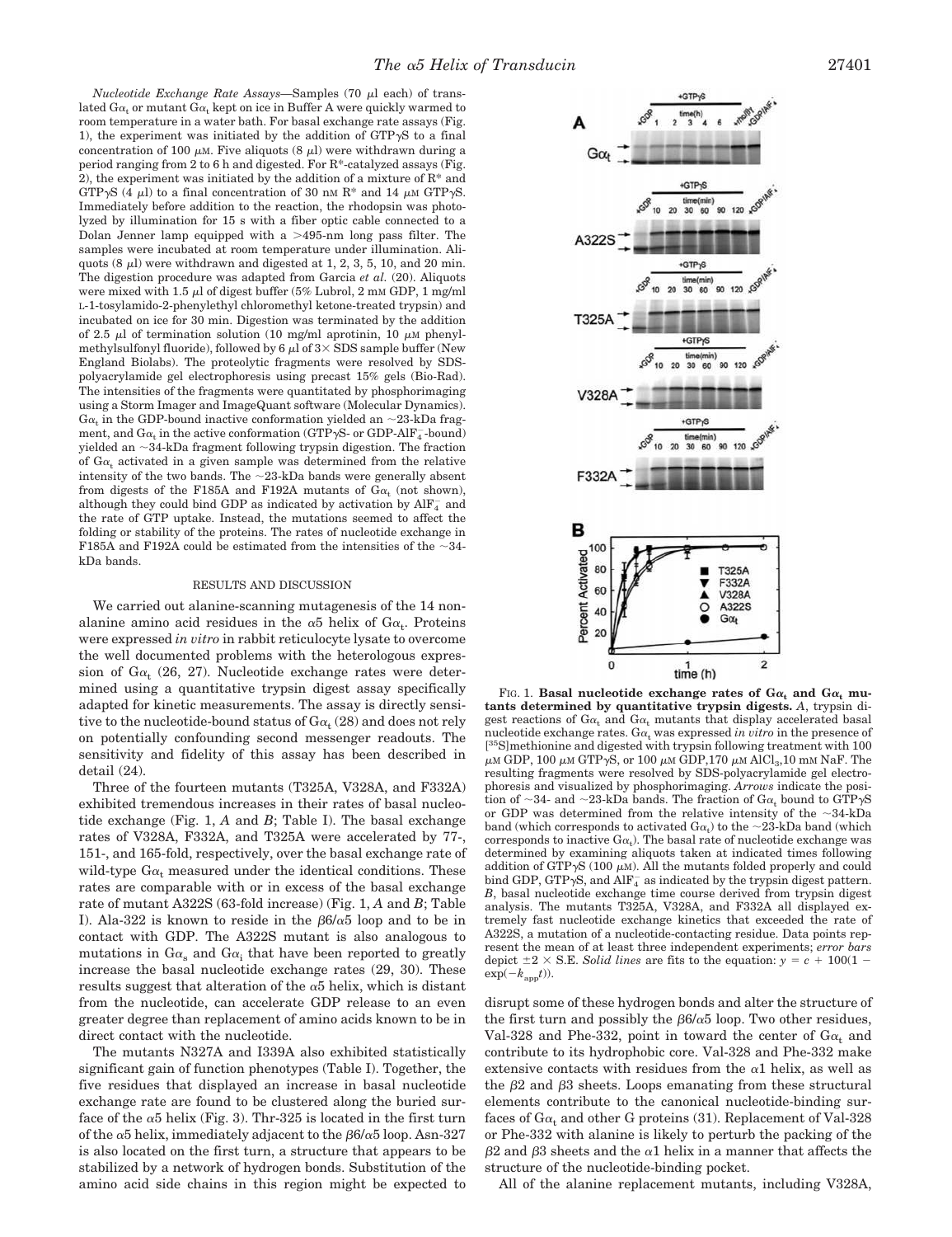| TABLE I                                                                      |  |
|------------------------------------------------------------------------------|--|
| Apparent rate constants for nucleotide exchange measured for $G\alpha$ , and |  |
| $G\alpha$ , mutants                                                          |  |

|              |                                    | Basal                       |
|--------------|------------------------------------|-----------------------------|
| Mutant       | $k_{\mathrm{app}}^{\phantom{00}a}$ | -Fold increase <sup>b</sup> |
| Wild-type    | $8.6 \pm 0.7$                      | $1.0 \pm 0.1$               |
| Q168A        | $26.4 \pm 5.2$                     | $3.1 \pm 0.7$               |
| F187A        | $4.8 \pm 0.8$                      | $0.6 \pm 0.1$               |
| <b>K188A</b> | $48.5 \pm 13.1$                    | $5.7 \pm 1.6$               |
| A322S        | $536 \pm 109$                      | $62.6 \pm 13.7$             |
| <b>T325A</b> | $1410 \pm 474$                     | $165 \pm 57$                |
| Q326A        | $6.6 \pm 1.3$                      | $0.8 \pm 0.2$               |
| N327A        | $198 \pm 60$                       | $23 \pm 7.2$                |
| V328A        | $661 \pm 185$                      | $77 \pm 23$                 |
| K329A        | $9.0 \pm 0.9$                      | $1.0 \pm 0.1$               |
| <b>F330A</b> | $5.3 \pm 1.2$                      | $0.6 \pm 0.1$               |
| V331A        | $9.6 \pm 2.0$                      | $1.1 \pm 0.3$               |
| F332A        | $1300 \pm 256$                     | $151 \pm 32$                |
| D333A        | $6.4 \pm 0.3$                      | $0.7 \pm 0.1$               |
| V335A        | $17.7 \pm 2.2$                     | $2.1 \pm 0.3$               |
| <b>T336A</b> | $7.4 \pm 2.0$                      | $0.9 \pm 0.2$               |
| D337A        | $17.3 \pm 4.2$                     | $2.0 \pm 0.5$               |
| I338A        | $9.3 \pm 1.1$                      | $1.1 \pm 0.2$               |
| I339A        | $35.4 \pm 23$                      | $4.1 \pm 2.7$               |

*<sup>a</sup>* The apparent rate constants for basal nucleotide exchange were derived from fits of each data set to the exponential rise equation, *y* 5  $c + 100(1 - \exp(-k<sub>app</sub>t))$ . Each mutant protein was assayed at least 3 times (wild-type  $Ga_t$  protein was assayed 26 times), and an independent fit was made to each data set. The values reported are the mean  $k_{\text{app}} \times$  $10^4 \text{ min}^{-1} \pm 2 \times \text{S.E.}$ 

The -fold increase in the nucleotide exchange rate measured for the mutant protein relative to that of uncatalyzed wild-type  $Ga_t$  was calculated as the  $k_{\text{app}}(\text{mutant})/k_{\text{app}}(\text{wild-type}).$ 

F332A, and T325A, were capable of binding GDP and  $GTP\gamma S$ and could be activated by  $GDP/AIF_{4}^-$  (Fig. 1A and data not shown). In addition, the typical band patterns of trypsin digestion were observed with all of the mutants (Fig. 1*A* and data not shown). These results indicate that the mutations did not disrupt the overall folding of the mutant proteins.

The equivalents of residues Val-328 and Phe-332 are highly conserved not only in  $G\alpha$  subunits, but also among small monomeric G proteins of the Ras superfamily (32). When the equivalent of Phe-332 was replaced with leucine in Ras, the F156L mutant was found to have transforming properties *in vivo* and to accelerate greatly the rate of nucleotide exchange *in vitro* (33). NMR structural studies of Ras F156L revealed alterations in secondary structures  $\alpha$ 1,  $\alpha$ 5, and  $\beta$ 1– $\beta$ 3 near position 156. The mutation did not appear to reduce the stability of the protein, perhaps due to induction of new intramolecular contacts not present in the wild-type protein. This observation suggests that  $Ga_t$  F332A might exhibit higher stability than wild-type  $G\alpha_t$  in the absence of bound nucleotide.

Because the mutagenesis studies indicate that perturbation of residues in the  $\alpha 5$  helix in  $G\alpha_t$  causes a dramatic increase in the nucleotide exchange rate, one would predict the existence of intramolecular contacts that maintain the  $\alpha$ 5 helix in a specific rigid conformation to avoid inappropriate release of GDP. In fact, mutation of residues in the protein core that interact with the  $\alpha$ 5 helix also resulted in moderate increases in the basal nucleotide exchange rate (Fig. 3*C*). In particular, introduction of alanine at positions Gln-168, Phe-185, Lys-188, or Phe-192 led to increases in nucleotide exchange rate (Table I and data not shown). Gln-168, which is located on  $\alpha$ F of the helical domain, hydrogen bonds with the main chain carbonyl of Thr-323. Lys-188, which extends from a loop between  $\beta$ 2 and  $\beta$ 3, appears to form ionic interactions with two aspartic acid residues on the  $\alpha$ 5 helix, Asp-333 and Asp-337. These interactions likely serve to maintain the proper register of the  $\alpha$ 5 helix with respect to the rest of the protein. Phe-185 and Phe-192, which are located on  $\beta$ 2 and  $\beta$ 3, respectively, are part of a phenylala-



FIG. 2. **R\*-catalyzed nucleotide exchange time course derived from trypsin digest analysis.** Translated  $Ga_t$  was combined with 30 nm G $\beta\gamma_{\rm t}$ , 30 nm photoactivated rhodopsin, and 14  $\mu$ m GTP $\gamma$ S; aliquots were removed at the indicated times and analyzed. Data points represent the mean of at least three independent experiments; *error bars* depict  $\pm 2 \times$  S.E. Values for the  $t_{\frac{1}{2}}$  of nucleotide exchange (in minutes) were estimated from double exponential fits of the data (*solid lines*). The  $t_{\frac{1}{2}}$  for wild-type  $Ga_t$  was 1.1. *A*, the mutants that displayed highly accelerated basal nucleotide exchange rates also displayed accelerated  $R^*$ -catalyzed nucleotide exchange. The estimated values for  $t_{\frac{1}{2}}$  were: T325A, 0.4; V328A, 0.4; F332A, 0.2. *B*, five mutants were indistinguishable from wild-type  $Ga_t$ . The estimated values for  $t_{\frac{1}{2}}$  were: Q326A, 1.3; K329A, 1.2; D333A, 1.2; V335A, 1.5; T336A, 1.4. *C*, four mutants exhibited R\*-catalyzed nucleotide exchange rates that were reduced  $\sim$ 3– 4-fold relative to the wild-type rate. The estimated values for  $t_{\frac{1}{2}}$  were: F330A, 4.1; V331A, 3.2; D337A, 4.6; I338A, 4.0.

nine cluster that lies adjacent to Phe-332. These contacts may serve to stabilize the local tertiary structure near the  $\alpha$ <sup>5</sup> helix, to sense alterations in the position of Phe-332, and to communicate structural changes onto the nucleotide-binding pocket. This latter role is suggested by the structural changes observed in  $\beta$ 2 and  $\beta$ 3 in NMR studies of the F156L mutant in Ras (33).

It has been proposed previously that interactions between the carboxyl-terminal region of the  $\alpha$ 5 helix and the rest of the protein were involved in controlling the rate of basal (and possibly  $R^*$ -catalyzed) nucleotide exchange (34–36). We suggest that these contacts, like those discussed above, stabilize the position of residues in the amino terminus of  $\alpha$ 5 relative to the rest of  $Ga_t$ . Weakening these contacts, as in the I339A mutant, moderately accelerated nucleotide exchange (Table I), in agreement with previous results (36). However, the magnitude of increases in GDP release rates resulting from mutations of residues in the carboxyl-terminal region of  $\alpha$ 5 were very small  $(\sim 4$ -fold) compared with the effect of mutations closer to the amino terminus of  $\alpha$ 5.

The gain of function phenotypes of the T325A, V328A, and F332A mutants appear to mimic the effect of  $R^*$  binding on  $Ga_t$ in several key respects: (i) the basal rate of nucleotide exchange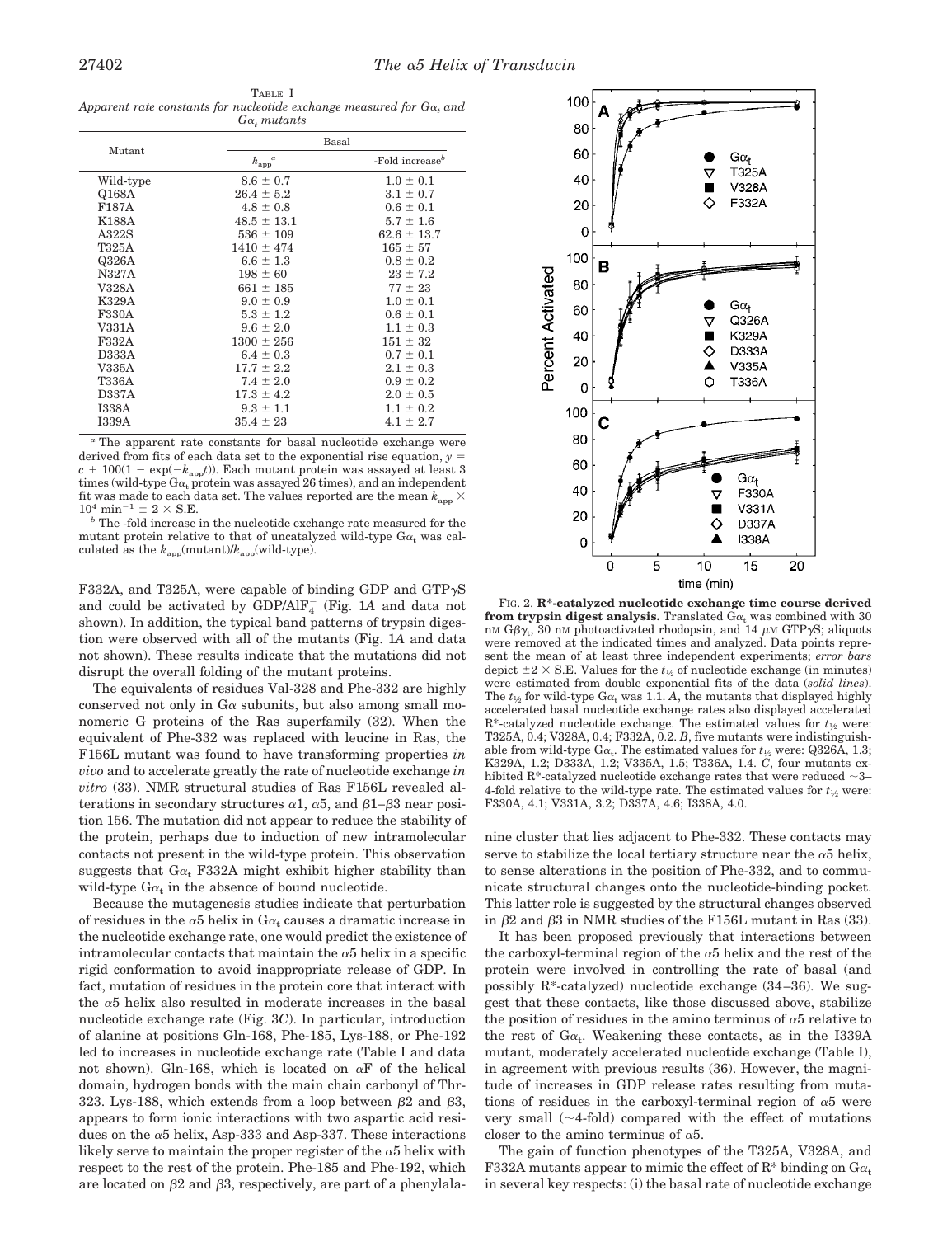

FIG. 3. The structure of the  $\alpha$ 5 helix region of G $\alpha$ <sub>t</sub> and the effects of site-directed mutations. A–*C* were prepared with Molscript (43) and Raster3D (44). A, structure of the GDP-bound heterotrimeric form of a G $\alpha_i$ G $\alpha_i$  chimera (PDB entry 1got) (37). The  $\alpha$ 5 helix (*yellow*) connects the b6/a5 loop (*orange*) with an R\*-binding domain, the carboxyl-terminal region (amino acids 340–350) (*green*). The nucleotide is *purple*. The coordinates for the 340–350 region, which are poorly resolved in the crystal structure, were taken from a NMR study of the corresponding peptide in the presence of  $\mathbb{R}^*$  (45) and are not shown in the other panels of this figure. *B*, the molecule has been rotated 90° about a vertical axis relative to panel A. The  $\alpha$ 5 helix is  $\sim$ 50% solvent-exposed and lies in a trough formed by  $\alpha$ 1 and  $\beta$ 1– $\beta$ 6. *C*, close-up view of the  $\alpha$ 5 region. The residues mutated in this study are shown in *ball-and-stick* representation. Within the <sup>a</sup>5 helix, residues that led to increases in both basal and R\*-catalyzed nucleotide exchange rates when substituted with alanine are colored *green*, residues that led to decreases in R\*-catalyzed exchange rate when substituted with alanine are colored *red*, and residues that were indistinguishable from wild-type when substituted with alanine are *yellow*. *D*, helical wheel representation of the <sup>a</sup>5 helix. The coloring is the same as in *panel C*. The sites of mutations that caused increases in both basal and R\*-catalyzed nucleotide exchange map predominantly to a buried surface of the helix. The sites of mutations that caused impairment of R\*-catalyzed nucleotide exchange map to a solvent-exposed hydrophobic patch (including Val-331, Ile-338, and Phe-330) adjacent to the buried surface of  $\alpha$ 5. Hydrophilic residues that map to the "bottom" of the helix did not affect either basal or R\*-catalyzed nucleotide exchange when replaced with alanine. Together, the data provide evidence that  $R^*$  catalyzes nucleotide exchange by perturbing the conformation of residues on the buried surface of <sup>a</sup>5 (*green line*). These residues communicate with the nucleotide-binding pocket. The perturbation may result from direct binding of R\* to the exposed hydrophobic surface of <sup>a</sup>5 (*red line*).

is tremendously increased, (ii) the primary perturbation is at a distance from the nucleotide-binding site, and (iii) the nucleotide binding properties of the protein are preserved. In principle, perturbation of these residues by  $R^*$  would be sufficient to catalyze nucleotide exchange.

To explore whether R\* actually does induce conformational changes in this region, we measured the R\*-catalyzed nucleotide exchange rates in each of the mutants of the  $\alpha$ 5 helix (Fig. 2). The  $Ga<sub>t</sub>$  mutants that showed the most drastic acceleration of basal nucleotide exchange rates (T325A, V328A, and F332A) could be further stimulated by  $R^*$  and  $G\beta\gamma_t$  (compare Fig. 2A with Fig. 1*B*). These mutants displayed faster R\*-catalyzed rates than that of wild-type  $Ga_t$  (Fig. 2*A*), as did N327A and I339A (not shown). These data demonstrate that the T325A, V328A, and F332A mutants could interact with R\*. Furthermore, the conformations of the mutant proteins appear to be consistent with or possibly similar to the conformation of R\* bound  $\mathbf{G}\alpha_{\mathbf{t}}$ .

Five mutations caused little or no change in the R\*-catalyzed activation rate (Fig. 2*B*). These mutations, Q326A, K329A,

D333A, V335A, and T336A, also did not affect the basal nucleotide exchange rate (Table I). Four of these mutations map to the same surface of  $\alpha$ <sup>5</sup> (Fig. 3*D*); this surface does not appear to be involved in controlling nucleotide exchange rates in  $\text{G}\alpha_{\text{t}}$ .

Four mutants (F330A, V331A, D337A, and I338A) displayed rates of  $R^*$ -catalyzed activation that were decreased  $\sim$ 3–4-fold relative to the wild-type rate (Fig. 2*C*). Since the mutations did not completely abolish activation by  $R^*$ , the functions of these residues may be partially redundant. The overall structures of these mutant proteins were not significantly disturbed as indicated by trypsin proteolysis patterns and basal nucleotide exchange rates that were similar to wild-type  $G\alpha_t$  (Table I and not shown). The mutations were unlikely to affect interactions with  $G\beta\gamma_{\rm t}$ , which is known to bind to the opposite face of  $G\alpha_{\rm t}$ from  $\alpha$ 5 (37). The most direct interpretation of these loss of function results is that Phe-330, Val-331, Asp-337, and Ile-338 make important contacts in the  $R^*$ -G $\alpha_t$  complex and that these contacts are disrupted by the substitutions with alanine. In the absence of R\*, these residues do not appear to be involved in any contacts that are relevant to nucleotide exchange rates, as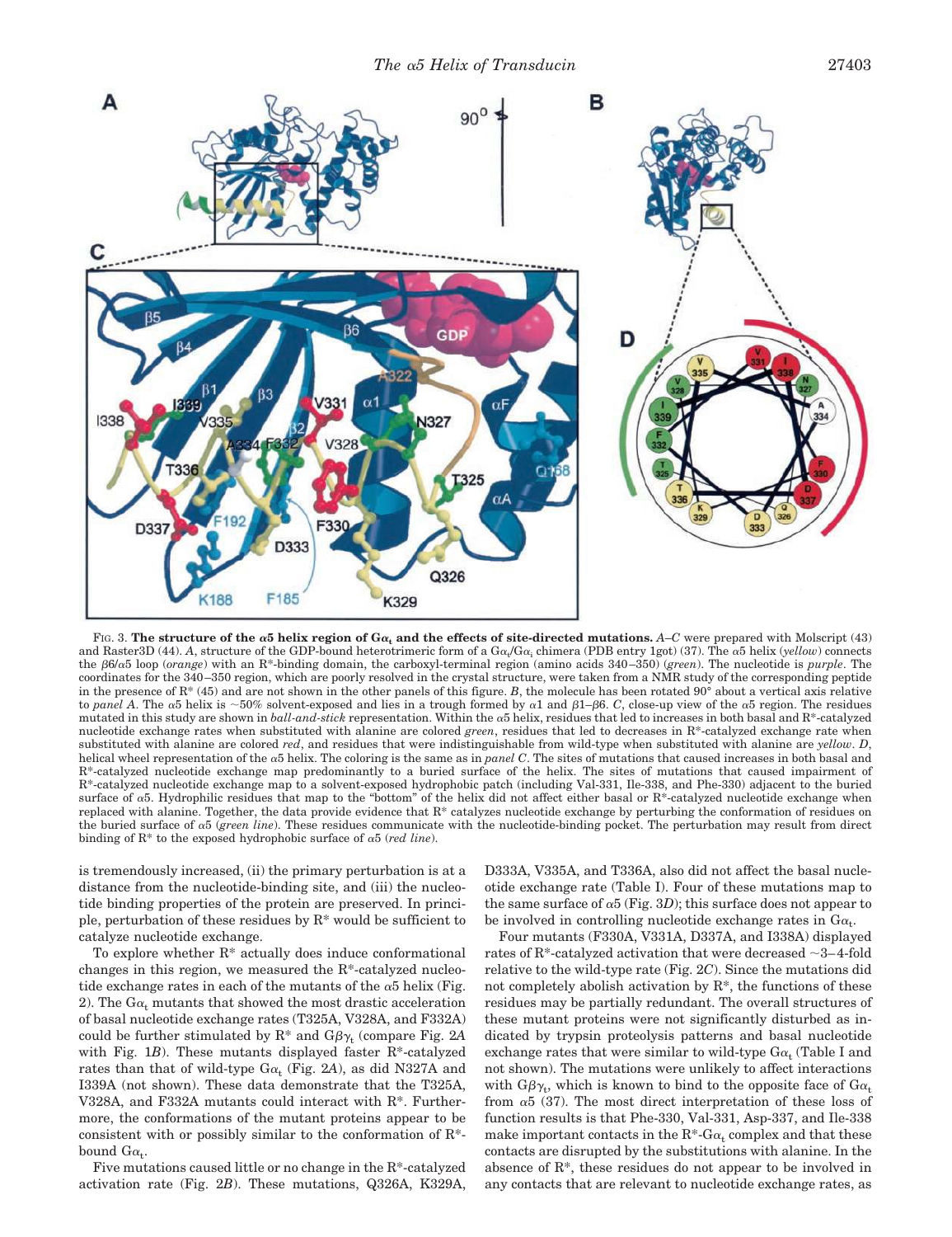indicated by the crystal structure and the basal nucleotide exchange rates of the corresponding mutants (Fig. 3*C*, Table I). In particular, Phe-330 is more than 4 Å from any other residue. Thus, the formation of important contacts involving Phe-330, Val-331, Asp-337, and Ile-338 in the R\*-bound conformation necessitates a R<sup>\*</sup>-induced conformational change in  $\alpha$ 5. Consistent results were obtained in site-directed spin-labeling studies with  $Ga_i$ , which demonstrated that  $R^*$ -induced conformational changes occur in a similar set of residues at the amino terminus of  $\alpha$ 5 corresponding to Gln-326, Asn-327, and Phe-330 of  $Ga_t$ .<sup>2</sup>

Since R\* appears to induce conformational changes at Val-331 and Phe-330 and other residues of  $\alpha$ 5, it is plausible that R\* also alters the Thr-325/Val-328/Phe-332 region on the adjacent face of the  $\alpha$ 5 helix (Fig. 3, *C* and *D*). This is evidence that R\* does in fact catalyze nucleotide exchange at a distance by perturbing the Thr-325/Val-328/Phe-332 region and by exploiting the built-in structural connection between these residues and the nucleotide-binding pocket of  $Ga_t$ . Subsequent alteration of the  $\beta 6/\alpha 5$  loop as previously hypothesized could also occur (18).

The proposed conformational changes of Thr-325, Val-328, and Phe-332 induced by binding of  $\mathbb{R}^*$  need be only subtle. Because mutation of each residue by itself led to a dramatic increase in nucleotide exchange rate, even a minor structural perturbation of more than one residue simultaneously by R\* would be expected to produce a potent effect on the nucleotide exchange rate. As a precedent, the 2.6-Å resolution crystal structure of the G $\alpha_i$  A326S mutant heterotrimer (analogous to A322S in  $Ga_t$ ) did not reveal any significant structural alterations although the nucleotide exchange rate was dramatically increased (30).

Some or all of the contacts involving Phe-330, Val-331, Asp-337, and Ile-338 that are inferred to exist in the R\*-bound conformation may result from direct binding of  $\mathbb{R}^*$  to  $\alpha$ 5. The amino acid residues Phe-330, Val-331, Asp-337, and Ile-338 map to a conspicuous solvent-exposed, yet predominantly hydrophobic surface of the  $\alpha$ 5 helix (Fig. 3). This surface is contiguous with the carboxyl-terminal region (amino acids 340–  $350$ , a well documented  $R^*$ -binding domain. Thus, the exposed surface of  $\alpha$ 5 may be part of the R\*-binding region on  $Ga_{t}$ , as has been previously suggested (17, 18).

The data are also consistent with the possibility that  $R^*$ indirectly induces the formation of *intra*molecular contacts involving Phe-330, Val-331, Asp-337, and Ile-338 or a subset thereof. In this scenario,  $R^*$  would induce changes in the amino terminus of  $\alpha$ 5 by binding to other sites on the protein, such as the carboxyl-terminal region. As a speculative example,  $R^*$ might induce a counterclockwise rotation of  $\alpha$ 5 such that the exposed hydrophobic surface of  $\alpha$ 5 would become buried, and contacts among Phe-330, Val-331, Asp-337, and Ile-338 would form with the mostly hydrophobic residues in the core of  $Ga_t$ . Such a rotation would of course also displace Thr-325, Val-328, and Phe-332 on the inside surface of  $\alpha$ 5. Additional experiments are needed to conclusively determine whether the interactions between  $\mathbb{R}^*$  and  $\alpha$ 5 are direct or indirect.

A number of other proposed mechanisms of R\*-catalyzed nucleotide exchange may also be at work. Several studies have suggested that activated receptors might induce opening of the cleft between the Ras-like and helical domains of  $G\alpha$  subunits (8, 38). However, our recent experiments suggest that interdomain interactions are not an energetic barrier to nucleotide exchange in G $\alpha_{\rm t}$  (24). Others have suggested that  ${\rm R}^*$  could use the  $G\beta\gamma$  subunits as a lever to distort the Switch I/II regions

and facilitate nucleotide exchange (14, 39). This type of mechanism is suggested by analogy to the structure of complexes of monomeric G proteins and their cognate guanine nucleotide exchange factors, in which the guanine nucleotide exchange factors bind to the Switch I and II regions and induce nucleotide dissociation in part by disrupting the  $Mg^{2+}$  coordination site of the G protein (14, 40, 41). However, lack of  $Mg^{2+}$  in G protein heterotrimers indicates that the monomeric G protein exchange processes cannot be an exact model for the heterotrimeric G proteins (31, 42).

 $\rm G\alpha_t$  is a highly specialized molecular switch that exhibits an extremely low rate of basal GDP release and a very rapid rate of R\*-catalyzed GTP uptake compared with other G proteins. However, considering the conserved nature of the  $\alpha$ 5 helix and its orientation to the nucleotide-binding pocket, it is likely that amino acid residues corresponding to Thr-325, Val-328, and Phe-332 in  $Ga_t$  serve a primary role in regulating nucleotide exchange rate in other  $G\alpha$  subunits.

*Acknowledgments—*We thank Eugene Simuni and Wing-Yee Fu for assistance with these studies and Prof. Wayne Hubbell (UCLA) for sharing results prior to publication. We especially thank Prof. Henry Bourne (UCSF) for helpful discussions.

### REFERENCES

- 1. Bourne, H. R. (1997) *Curr. Opin. Cell Biol.* **9,** 134–142
- 2. Wess, J. (1997) *FASEB J.* **11,** 346–354
- 3. Hamm, H. E. (1998) *J. Biol. Chem.* **273,** 669–672
- 4. He, W., Cowan, C. W., and Wensel, T. G. (1998) *Neuron* **20,** 95–102
- 5. Berman, D. M., Kozasa, T., and Gilman, A. G. (1996) *J. Biol. Chem.* **271,** 27209–27212
- 6. Coleman, D. E., Berghuis, A. M., Lee, E., Linder, M. E., Gilman, A. G., and Sprang, S. R. (1994) *Science* **265,** 1405–1412
- 7. Mixon, M. B., Lee, E., Coleman, D. E., Berghuis, A. M., Gilman, A. G., and Sprang, S. R. (1995) *Science* **20,** 954–960
- 8. Noel, J. P., Hamm, H. E., and Sigler, P. B. (1993) *Nature* **366,** 654–663
- 9. Lambright, D. G., Noel, J. P., Hamm, H. E., and Sigler, P. B. (1994) *Nature* **369,** 621–628
- 10. Tesmer, J. J., Berman, D. M., Gilman, A. G., and Sprang, S. R. (1997) *Cell* **89,** 251–261
- 11. Slep, K. C., Kercher, M. A., He, W., Cowan, C. W., Wensel, T. G., and Sigler, P. B. (2001) *Nature* **409,** 1071–1077
- 12. Palczewski, K., Kumasaka, T., Hori, T., Behnke, C. A., Motoshima, H., Fox, B. A., Le Trong, I., Teller, D. C., Okada, T., Stenkamp, R. E., Yamamoto, M., and Miyano, M. (2000) *Science* **289,** 739–745
- 13. Menon, S. T., Han, M., and Sakmar, T. P. (2001) *Physiol. Rev.* in press
- 14. Iiri, T., Farfel, Z., and Bourne, H. R. (1998) *Nature* **394,** 35–38
- 15. Ramdas, L., Disher, R. M., and Wensel, T. G. (1991) *Biochemistry* **30,** 11637–11645
- 16. Heck, M., and Hofmann, K. P. (2001) *J. Biol. Chem.* **276,** 10000–10009 17. Lichtarge, O., Bourne, H. R., and Cohen, F. E. (1996) *Proc. Natl. Acad. Sci.*
- *U. S. A.* **93,** 7507–7511
- 18. Onrust, R., Herzmark, P., Chi, P., Garcia, P. D., Lichtarge, O., Kingsley, C., and Bourne, H. R. (1997) *Science* **275,** 381–384
- 19. Hamm, H. E., Deretic, D., Arendt, A., Hargrave, P. A., Koenig, B., and Hofmann, K. P. (1988) *Science* **241,** 832–835
- 20. Garcia, P. D., Onrust, R., Bell, S. M., Sakmar, T. P., and Bourne, H. R. (1995) *EMBO J.* **14,** 4460–4469
- 21. Martin, E. L., Rens-Domiano, S., Schatz, P. J., and Hamm, H. E. (1996) *J. Biol. Chem.* **271,** 361–366
- 22. Osawa, S., and Weiss, E. R. (1995) *J. Biol. Chem.* **270,** 31052–31058 23. Ernst, O. P., Meyer, C. K., Marin, E. P., Henklein, P., Fu, W.-Y., Sakmar, T. P.,
- and Hofmann, K. P. (2000) *J. Biol. Chem.* **275,** 1937–1943
- 24. Marin, E. P., Gopala Krishna, A., Archambault, V., Simuni, E., Fu, W.-Y., and Sakmar, T. P. (2001) *J. Biol. Chem.* **276,** 23873–23880
- 25. Sakmar, T. P., and Khorana, H. G. (1988) *Nucleic Acids Res.* **16,** 6361–6372
- 26. Skiba, N. P., Bae, H., and Hamm, H. E. (1996) *J. Biol. Chem.* **271,** 413–424
- 27. Min, K. C., Gravina, S. A., and Sakmar, T. P. (2000) *Protein Expression Purif.* **20,** 514–526
- 28. Fung, B. K., and Nash, C. R. (1983) *J. Biol. Chem.* **258,** 10503–10510 29. Iiri, T., Herzmark, P., Nakamoto, J. M., van Dop, C., and Bourne, H. R. (1994)
- *Nature* **371,** 164–168
- 30. Posner, B. A., Mixon, M. B., Wall, M. A., Sprang, S. R., and Gilman, A. G. (1998) *J. Biol. Chem.* **273,** 21752–21758
- 31. Sprang, S. R. (1997) *Annu. Rev. Biochem.* **66,** 639–678
- 32. Valencia, A., Chardin, P., Wittinghofer, A., and Sander, C. (1991) *Biochemistry* **30,** 4637–4648
- 33. Quilliam, L. A., Zhong, S., Rabun, K. M., Carpenter, J. W., South, T. L., Der, C. J., and Campbell-Burk, S. (1995) *Proc. Natl. Acad. Sci. U. S. A.* **92,** 1272–1276
- 34. Denker, B. M., Schmidt, C. J., and Neer, E. J. (1992) *J. Biol. Chem.* **267,** 9998–10002
- 35. Denker, B. M., Boutin, P. M., and Neer, E. J. (1995) *Biochemistry* **34,** 5544–5553
- 36. Muradov, K. G., and Artemyev, N. O. (2000) *Biochemistry* **39,** 3937–3942 <sup>2</sup> W. Hubbell, personal communication.